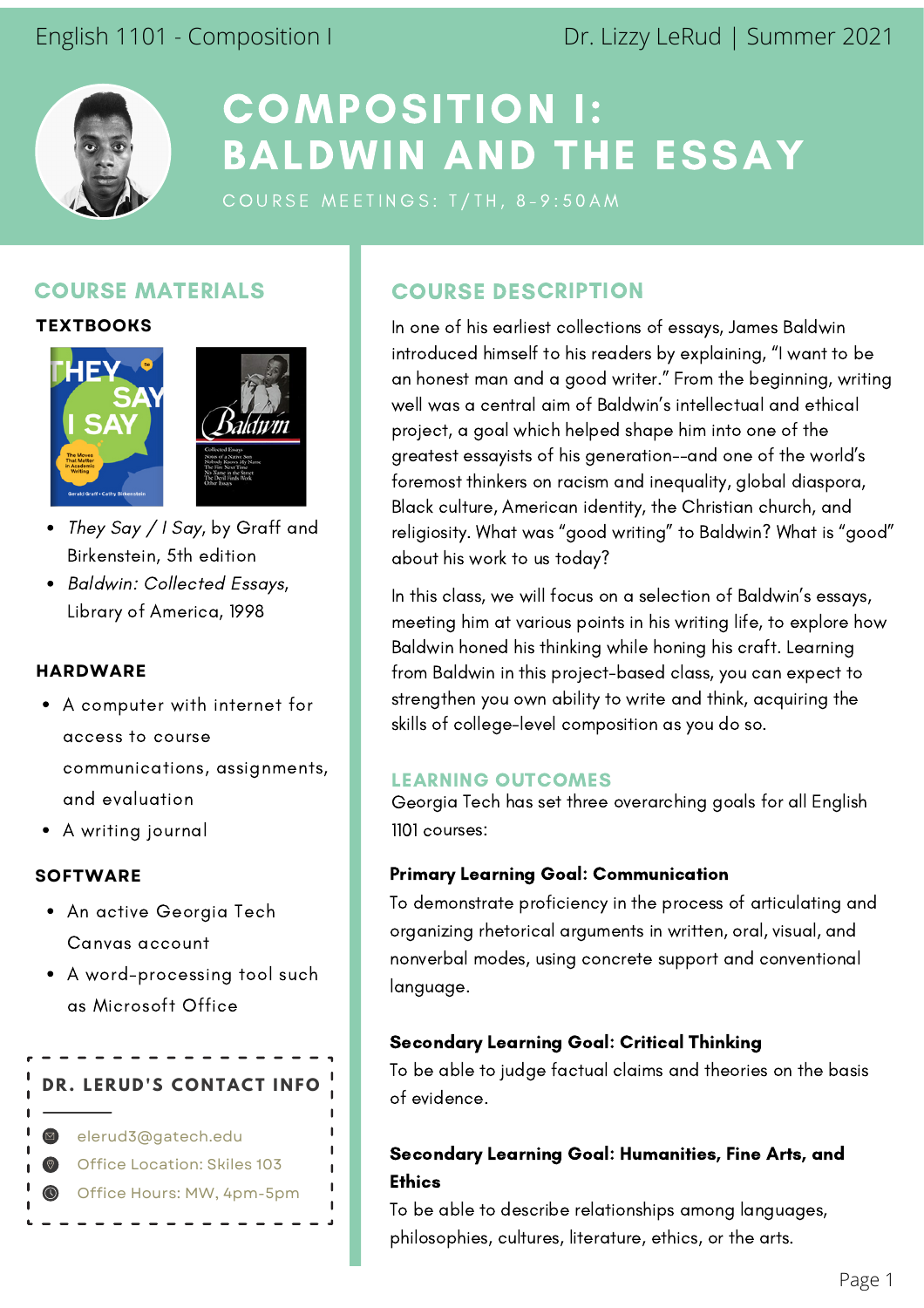#### CLASSROOM CITIZENSHIP (10%)

How you prepare for, contribute to, and support our community matters. Some assignments within this category may be completed during class, such as quizzes, group activities, and free-writing.

#### WRITING JOURNAL (25%)

Regular journaling assignments are informal writing opportunities, a chance to reflect on assigned materials and record your reactions before our all-class discussions.

#### ESSAY 1 - AUTOBIOGRAPHY (10%)

Introduce yourself to the class and identify your writing goals, following Baldwin's model, "Autobiographical Notes."

#### ESSAY 2 - INTERVIEW ESSAY (15%)

Conduct your own interview and record your findings in this reportage-style piece.

#### ESSAY 3 - RESEARCH ESSAY (30%)

Make an argumentative claim drawing on your own individual research. Associated assignments include a proposal, draft thesis, and annotated bibliography.

#### ESSAY 4 - THE OPEN LETTER (30%)

A time-honored genre for cultural critique, this type of writing invites you to draw on personal experience, interviews, and research to craft an argument calling for major social reform.

### FINAL PORTFOLIO (15%)

In lieu of a final exam, you will produce a portfolio of the work you have completed this term. The portfolio will demonstrate how you have met specific course outcomes through short interpretive essays and a long-form reflective essay. You are strongly encouraged to prepare for the final portfolio throughout the term by maintaining a cumulative file of drafts and other process documents.

## ASSIGNMENTS

This term, you will complete four major essay projects, (abbreviated as E1, E2, E3, and E4) and a final portfolio. To prepare for each essay, you'll complete several process documents--like pre-writing, proposals, peer reviews, annotated bibliographies, and reflections--which are designed to help you prepare and polish your writing.

Essays in this course are written in cycles. This means that they are submitted first in an early version, commented on, revised, and submitted again in a second version. Because the quality of instructor and peer feedback is a function of the quality of the first version of an essay, first versions are to be complete and written in formal, academic prose.

The left-hand panel offers short descriptions of major essays, together with the other tasks that comprise your graded material this term. Eager for more details? Don't worry: before we embark on each new essay project, you will receive full descriptions of all related assignments on Canvas, together with all deadlines. For now, see the Course Schedule, below, for all due dates.



## Page 2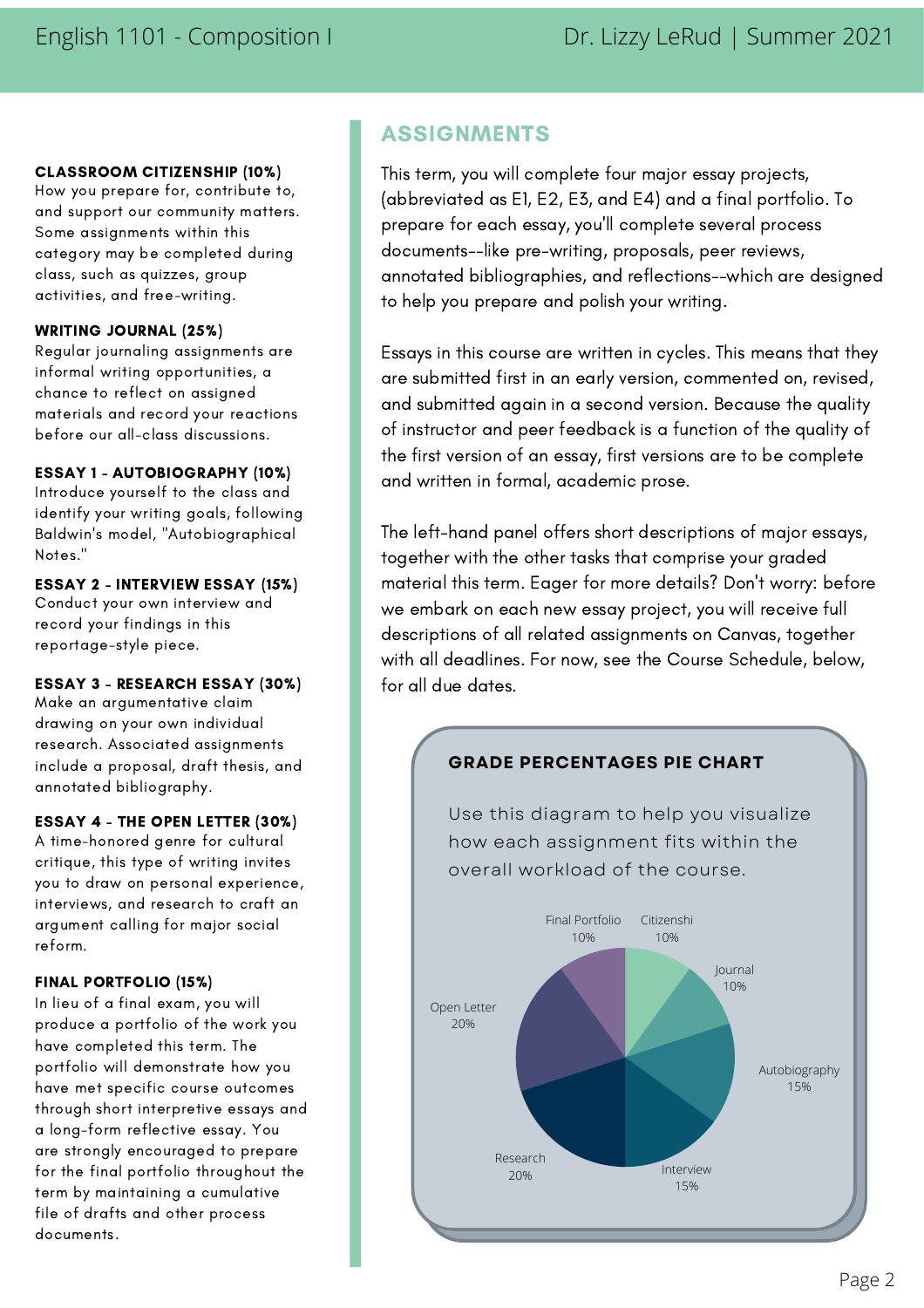### **ASSESSMENT**

The work you submit for a grade in this class will be evaluated in a variety of ways. Sometimes, your peers and I will assess your work before you submit it for a grade, which gives you an opportunity to make changes. At other times, items you turn in may be assigned credit based on level of completion or a specific point system. Final versions of your primary artifacts will receive written feedback from me, and I will also use feedback charts and rubrics to communicate with you about your work. At the end of the term, letter grades will be determined using the guidelines below.

## PERCENTAGE RANGE FOR FINAL GRADES

| AVERAGE | GRADE |
|---------|-------|
| 93-100% | A     |
| 90-92%  | А-    |
| 87-89%  | B+    |
| 83-86%  | R     |
| 80-82%  | в.    |
| 77-79%  | C+    |
| 73-76%  | C-    |
| 70-72%  | C     |
| 67-69%  | D+    |
| 63-66%  | D     |
| 60-62%  | D-    |
| በ-59%   | F     |

## POLICIES

## **ATTENDANCE**

You may need to be absent from scheduled classes for healthrelated and personal reasons. If you are absent, you are responsible for all material covered in your absences, and you are responsible for the academic consequences of your absences. Please discuss planned absences with me as soon as possible after the beginning of an academic term. It may not always be possible for you to make up work completed during the classes you miss.

### **TURNING IN ASSIGNMENTS**

Assignments are due at the beginning of class unless otherwise indicated. Work turned in after the due date loses 10% of the assignment's value (one letter grade) per day, including weekends and holidays. You may ask for an extension if the assignment is due more than 72 hours (3 days) later, and the earlier the better. I may not grant the extension. Missing work is counted as a "zero."

## **REVISING ASSIGNMENTS**

In this class, you will have an opportunity to revise some of your work, often after it has been reviewed by your peers or instructor. When you revise, do not assume that your readers have noted every error on your documents; although they will identify some errors and specific ideas for improvement, it's ultimately up to you to revise carefully and proofread thoroughly- -a good habit to get into.

## **ETHICAL ENGAGEMENT WITH COURSE CONTENT**

Engaging Baldwin today means taking on contemporary discussions about race and power in our communities, including issues related to the Black Lives Matter movement. Many of the texts we will explore together deal with difficult issues and have troubling and disturbing content. Religion, sexuality, and politics will be in our reading and conversation; cruelty and violence are often present in texts about culture and history. We will be thoughtful in taking up issues that can and should disturb us, as they raise special ethical, intellectual, and emotional challenges..

## **IN CASE OF EMERGENCIES...**

While the policies on this page will apply in most situations, I understand that things happen in our lives that are outside of our control. I'm always willing to make special accommodations when situations require. Please do your best to keep in me the loop and communicate in advance so I can support you.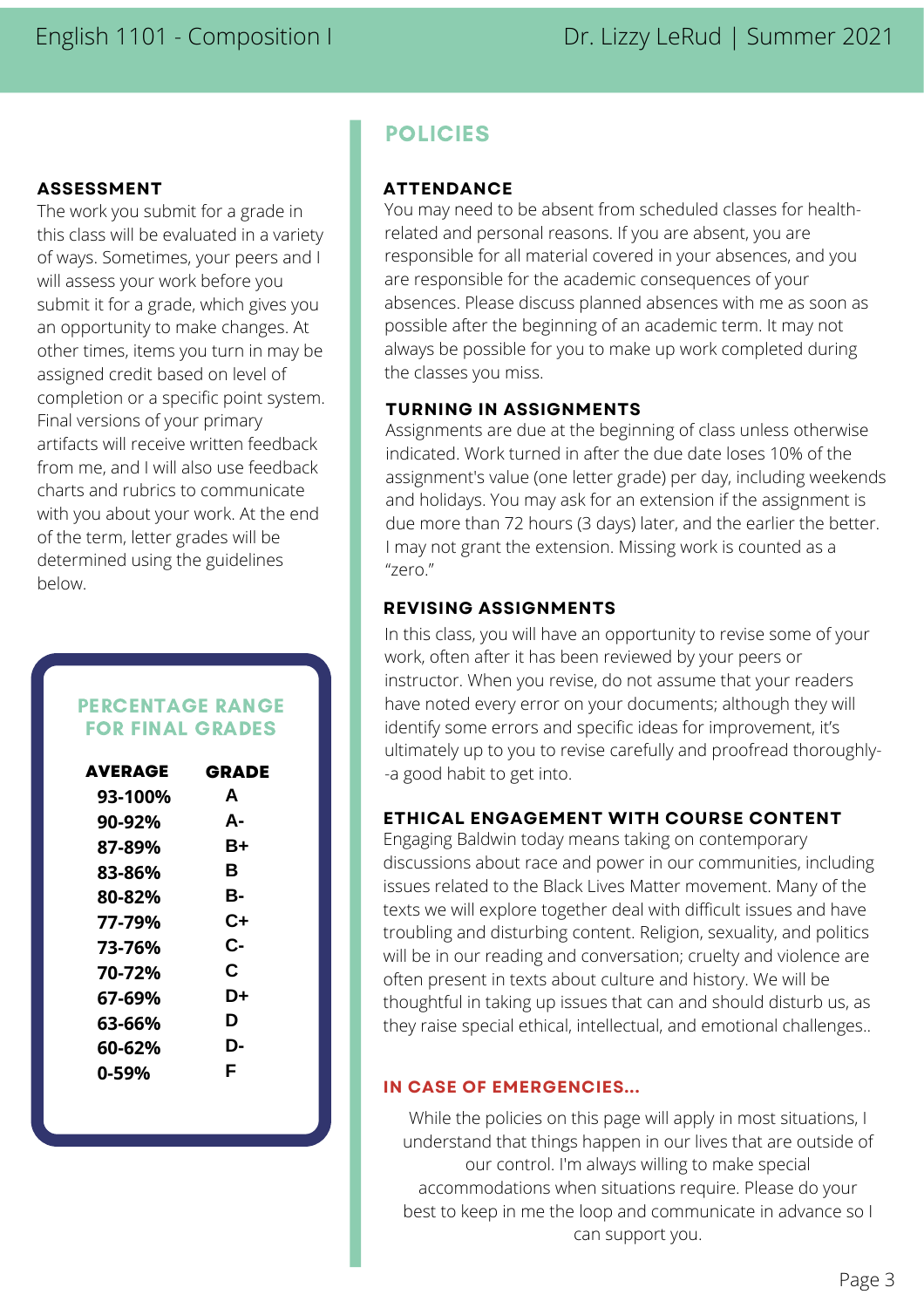# **COURSE SCHEDULE**

## **H OW T O R EAD THIS SCHE DUL E**

The course calendar below is organized by course part and week, and each class meeting day is itemized within each week. Weekly objectives are provided in the headings for each week; these objectives offer context for the specific action items identified for each day, listed under the headings "Readings and Materials" and "Deliverables." All action items are to be completed prior to class meeting time unless otherwise noted.

# PART 1 - AUTOBIOGRAPHY ESSAY

We'll spend the part of the class getting oriented to course operations, and we'll also jump right into our first essay project, a chance to introduce yourself to our class.

## **WE EK 1 OBJECTIVES**

- Understand course policies, assignments, schedule, and Canvas functions
- Introduce yourself and start getting to know our class community
- Meet Baldwin and begin building awareness of his approach to writing
- Identify the conventions and components of autobiographical writing

| Tuesday,             | <b>READINGS AND MATERIALS</b>                               |  |
|----------------------|-------------------------------------------------------------|--|
| June 22              | • Course syllabus (completed<br>in class)                   |  |
| Thursday,<br>June 24 | <b>READINGS AND MATERIALS</b><br>• Raldwin Collected Essays |  |

• Baldwin, Collected Essays, "Autobiographical Notes"

### **DELIVERABLES**

- "About me" notecard (completed in class)
- 
- **DELIVERABLES**
- Journal #1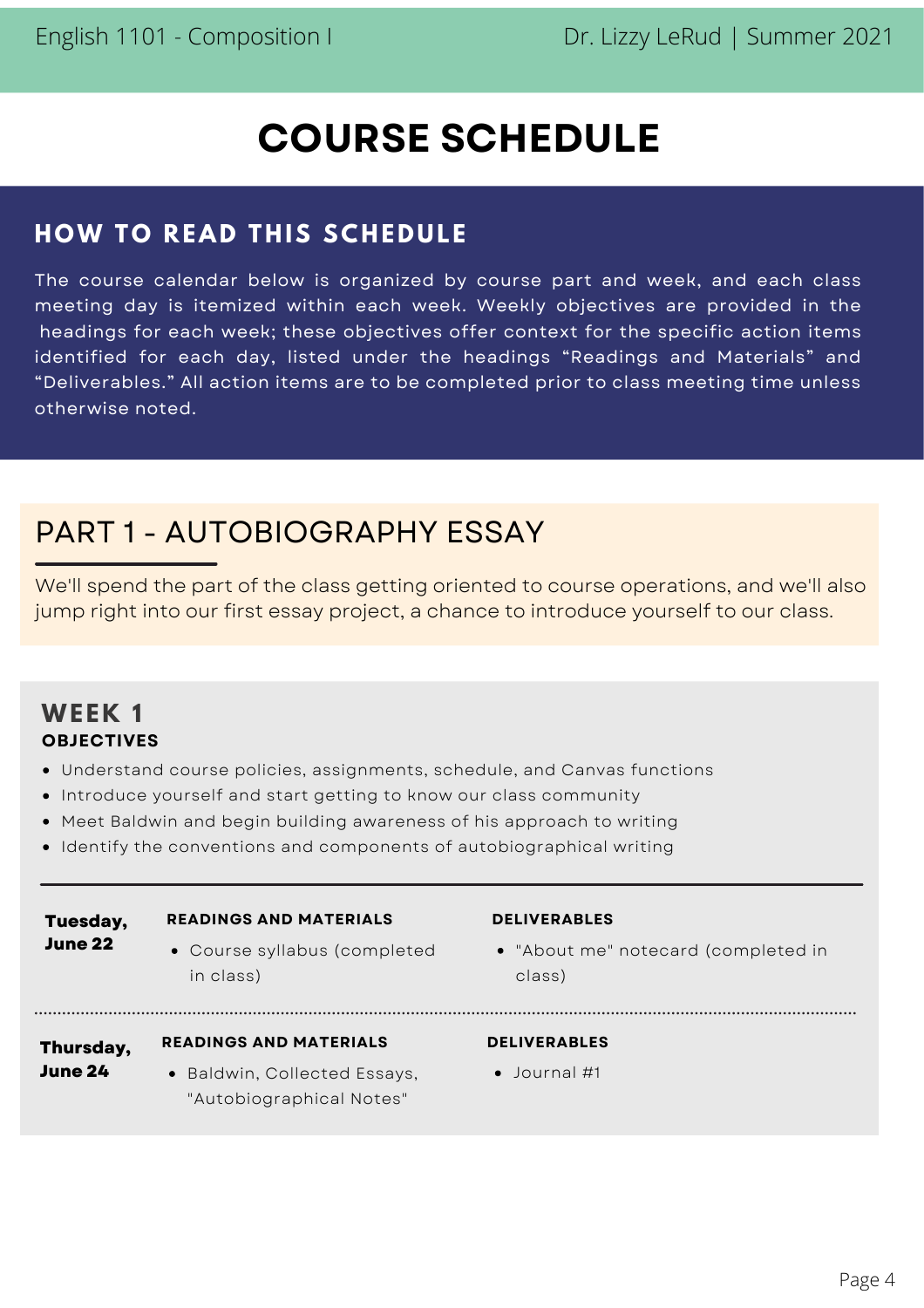## English 1101 - Composition I Dr. Lizzy LeRud | Summer 2021

## **WE EK 2 OBJECTIVES**

- Explore constructive peer review and editing habits, acting as listener and learner
- Understand the opportunities of revision
- Respond to feedback and employ basic revision strategies

#### **Tuesday, READINGS AND MATERIALS June 29** • none

### **Thursday, READINGS AND MATERIALS**

- **July 1**
- TSIS, Ch. 11, "What I really want to say is: Revising Substantially"

## **DELIVERABLES**

- E1 Draft
- E1 Peer Review (completed in class)
- 

#### **DELIVERABLES**

- Journal #2
- E1 Revision Plan (completed in class)

# PART 2 - INTERVIEW ESSAY

Baldwin learned about the world around him by asking questions of those he met. You'll learn to do likewise in this assignment, analyzing and reporting your findings.

## **WE EK 3 OBJECTIVES**

- Finalize your first essay project
- Identify the affordance of the interview essay genre
- Continue exploring Baldwin's life and context

#### • None **READINGS AND MATERIALS Tuesday, July 6**

### **DELIVERABLES**

- E1 Final Essay
- E1 Reflection (completed in class)

#### **Thursday, READINGS AND MATERIALS July 8**

• Baldwin, Collected Essays, "A Fly in Buttermilk"

## **DELIVERABLES**

Journal #3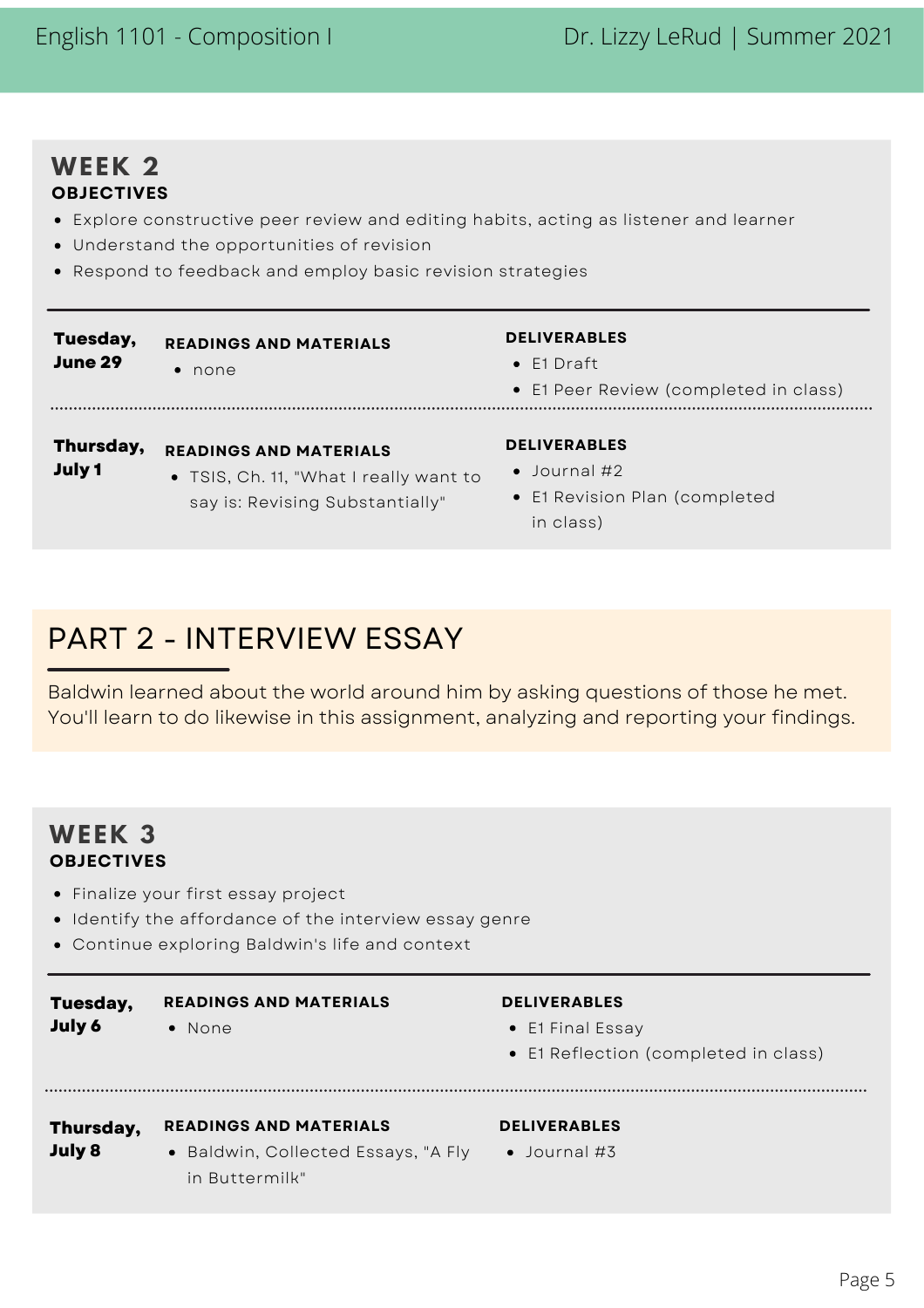## **WE EK 4 OBJECTIVES**

- Identify question strategies, drawing on podcast interview techniques
- Recognize the process and purpose of proposing a project
- Explore ethical considerations for research with human subjects

## **Tuesday,**

## **READINGS AND MATERIALS**

- **July 13**
- Baldwin, selections from The Evidence of Things Not Seen

### **DELIVERABLES**

- Journal #4
- E2 Proposal

## **Thursday, READINGS AND MATERIALS**

• Purdue OWL, "Email Etiquette" and "Email Etiquette for Students" **July 15**

### **DELIVERABLES**

- E2 Query E-mail
	- E2 Draft Questions

## **WE EK 5 OBJECTIVES**

- Begin conducting interviews and analyzing results
- Refine our question composition process
- Expand knowledge of Baldwin's life and context, discoverable through his interviews

| Tuesday,<br>July 20  | <b>READINGS AND MATERIALS</b><br>• James Baldwin interview with<br>David C. Estes (on Canvas) | <b>DELIVERABLES</b><br>$\bullet$ Journal #5 |
|----------------------|-----------------------------------------------------------------------------------------------|---------------------------------------------|
| Thursday,<br>July 22 | <b>READINGS AND MATERIALS</b><br>• James Baldwin interview with<br>Studs Terkel (on Canvas)   | <b>DELIVERABLES</b><br>$\bullet$ Journal #6 |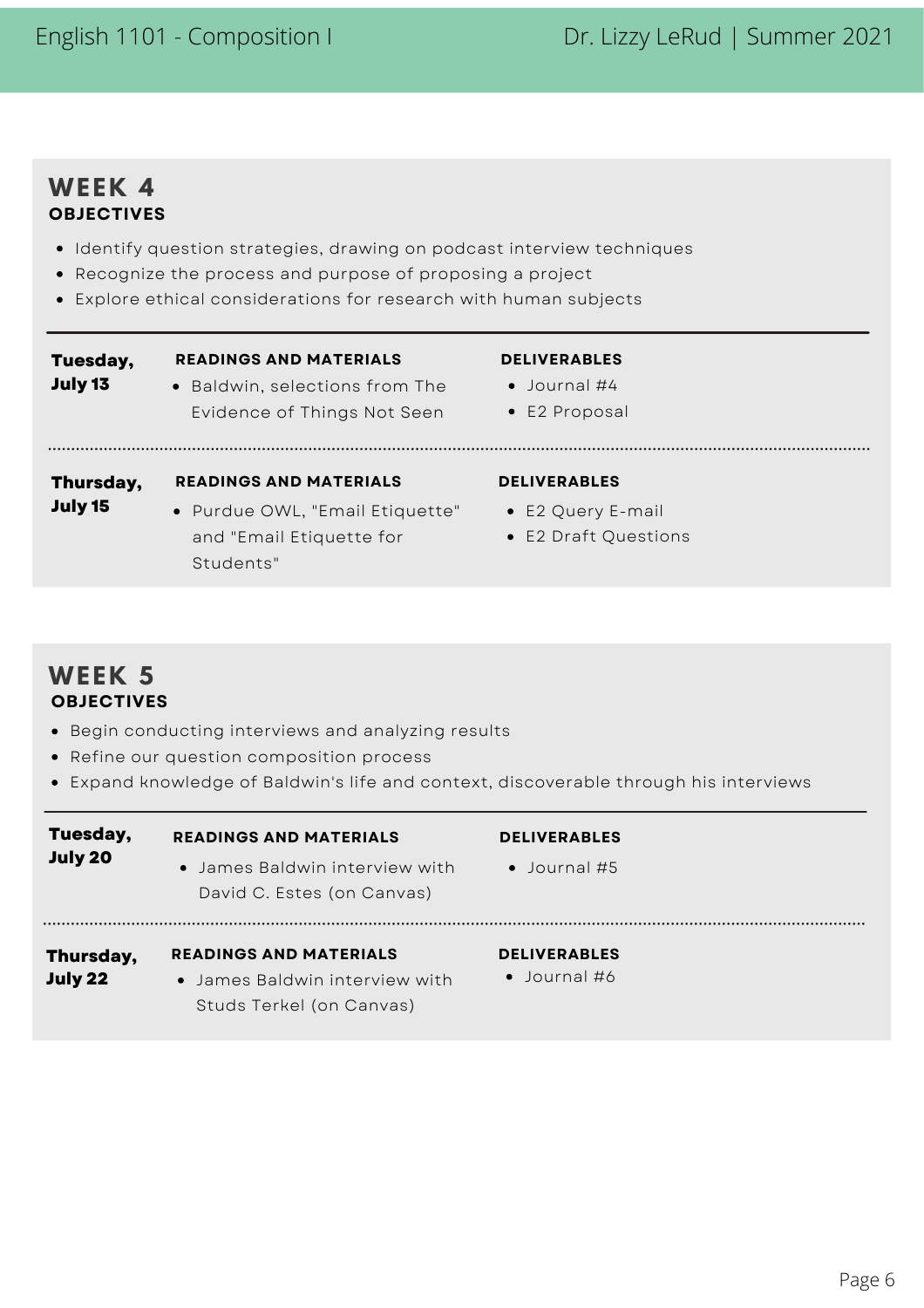## **WE EK 6 OBJECTIVES**

- Explore academic writing as a product of intellectual exchange (a "they say/I say" model)
- Understand the benefits of outlining essay projects and developing outlining strategies
- Continue individual interview analysis

#### **Tuesday, July 27**

TSIS, Part 1: "They Say" **READINGS AND MATERIALS**

### **DELIVERABLES**

- E2 Annotated Interview Transcript
- E2 Outline (completed in class)

**Thursday, READINGS AND MATERIALS**

**July 29**

TSIS, Part 2: "I Say"

### **DELIVERABLES**

- E2 Introduction and conclusion
- E2 Peer Review (completed in class)

## **WE EK 7 OBJECTIVES**

**Tuesday, August 3**

- Finalize your second essay project
- Refine understanding of the opportunities of revision, responding to feedback and implementing advanced re-writing strategies

Fall Holiday - no classes

#### • None **READINGS AND MATERIALS DELIVERABLES Thursday, August 5**

- E2 Final Essay
- E2 Reflection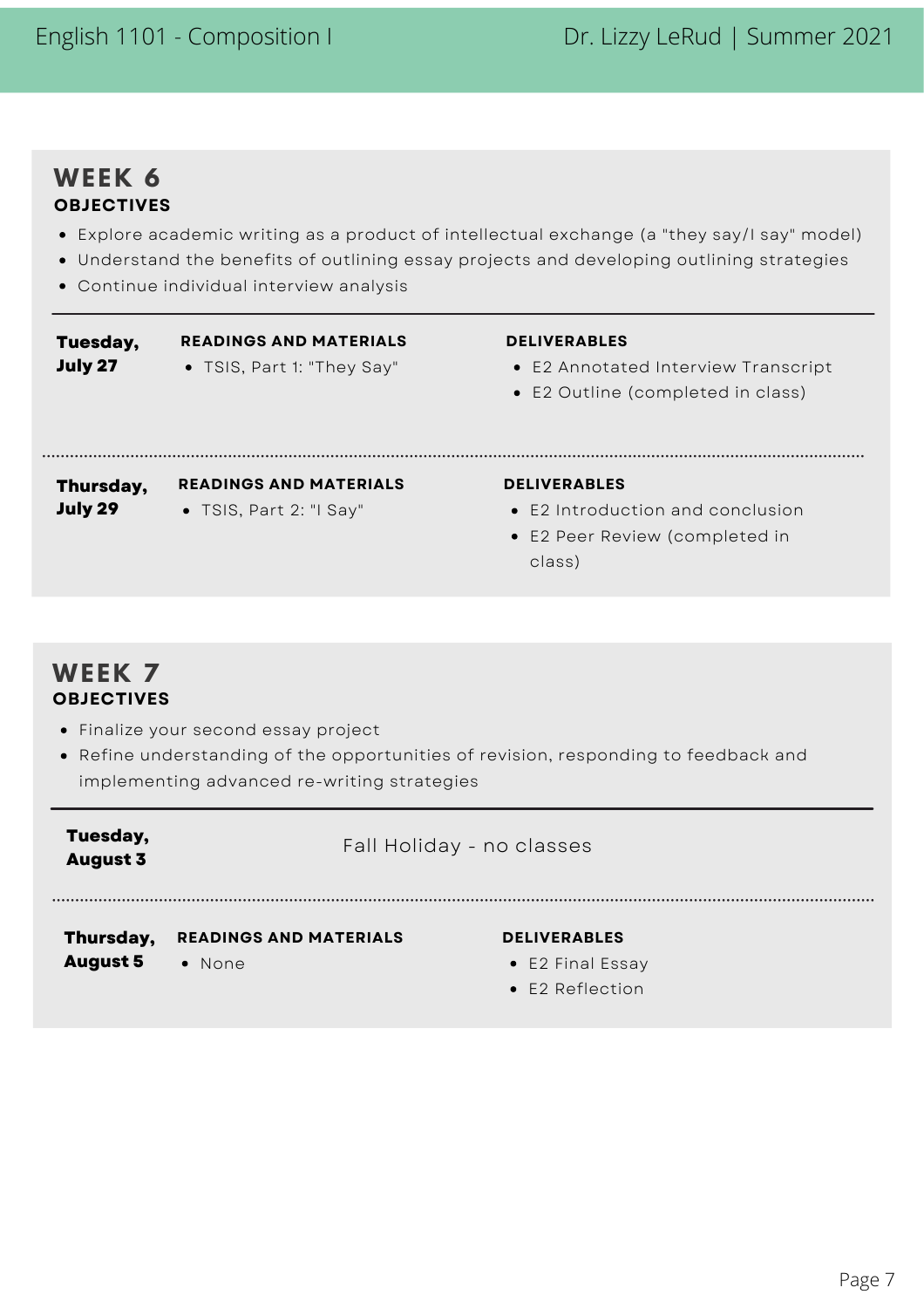# PART 3 - RESEARCH ESSAY

The advent of the internet has fundamentally changed how we acquire information, but ethical research remains crucial to argumentation. We'll spend the next four weeks exploring why and developing a skillset for academic research writing.

## **WE EK 8 OBJECTIVES**

- Understand the significance of question formation to the research process
- Identify the conventions and components of academic research writing
- Explore individual areas of interest related to Baldwin's life and writing

#### Review journal entries 1-6 **READINGS AND MATERIALS DELIVERABLES Tuesday, August 10**

- E3 Pre-writing
- E3 Draft Question (completed in class
- 

## **Thursday,**

1-2 Additional Baldwin essays of your choice **August 12**

### **READINGS AND MATERIALS DELIVERABLES**

E3 Annotated Bibliography, Part 1

## **WE EK 9 OBJECTIVES**

**August 19**

- Continue exploring the conventions and components of academic research writing, focusing on identifying and classifying source material
- Understand conventions of academic essay introductions and conclusions

#### **READINGS AND MATERIALS DELIVERABLES Tuesday, August 17**

## 2-3 non-Baldwin resources

selected for E3

E3 Annotated Bibliography, Part 1

**READINGS AND MATERIALS DELIVERABLES Thursday,**

None

E3 Draft Introduction and Outline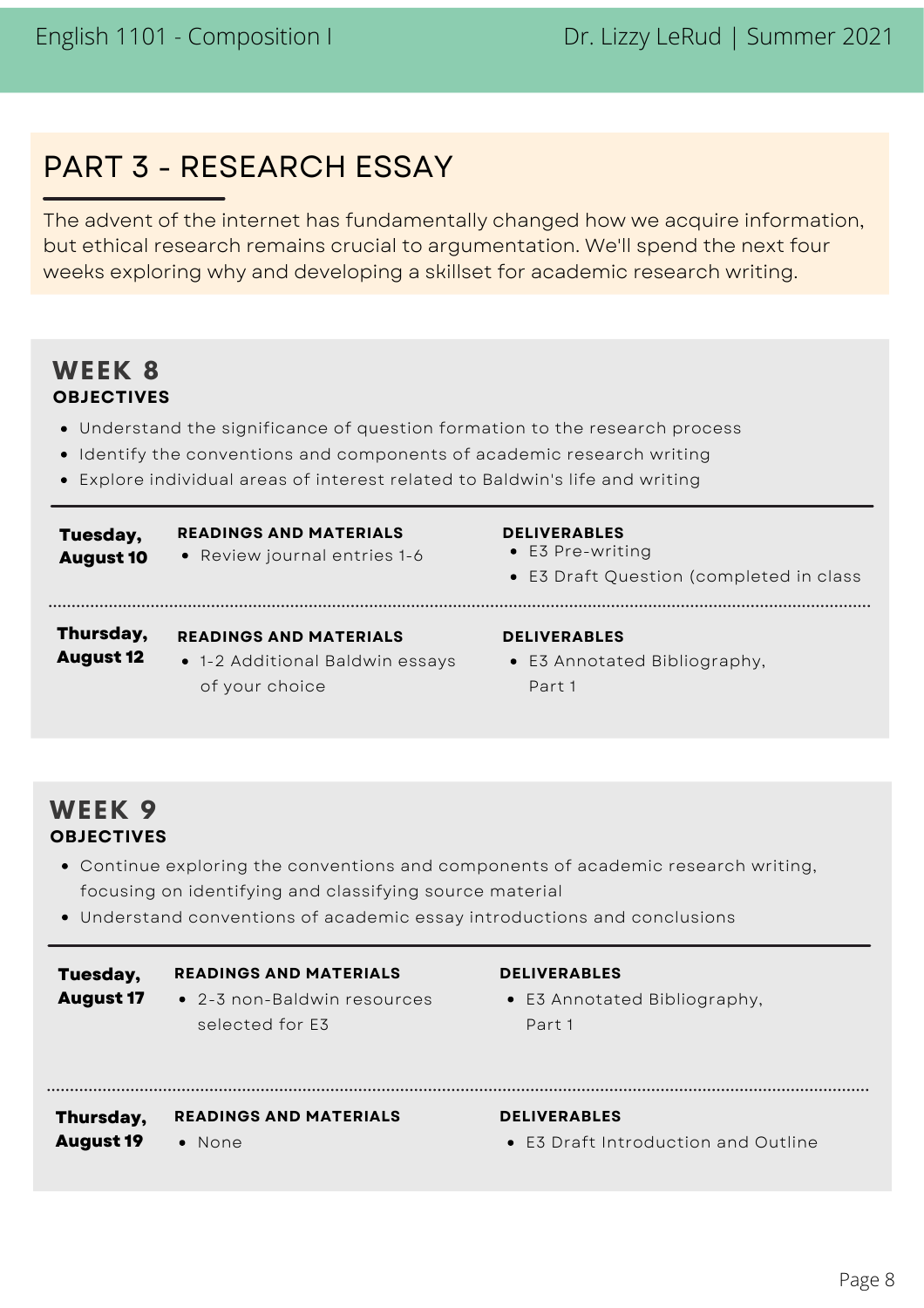## **WE EK 1 0 OBJECTIVES**

- Refine knowledge of editing and draft review, implementing advanced strategies for peer critique
- Prepare for individual conferences with instructor

| Tuesday,<br><b>August 24</b>  | <b>READINGS AND MATERIALS</b><br>• None                    | <b>DELIVERABLES</b><br>$\bullet$ E3 Draft<br>• E3 Peer Review Letter #1                                         |
|-------------------------------|------------------------------------------------------------|-----------------------------------------------------------------------------------------------------------------|
| Thursday,<br><b>August 26</b> | <b>READINGS AND MATERIALS</b><br>• A peer's draft E3 essay | <b>DELIVERABLES</b><br>$\bullet$ F3 Peer Review Letter #2<br>• A conference appointment<br>(completed in class) |

## **WE EK 1 1 - C O N F E R E N CES WITH DR . L E RUD OBJECTIVES**

- Identify areas of strength and improvement for E3
- Develop strategies for one-on-one writing conferences and professor engagement

|                              | Class Meetings Cancelled for Individual                        |  |
|------------------------------|----------------------------------------------------------------|--|
| Tuesday,<br><b>August 31</b> | Conferences                                                    |  |
| and<br>Thursday,             | DELIVERABLES: BRING WITH YOU TO YOUR CONFERENCE THE FOLLOWING: |  |
| Sept. 2                      | • E3 Peer Reviews                                              |  |
|                              | • E3 Revision Plan                                             |  |
|                              | --- - -                                                        |  |

E3 Draft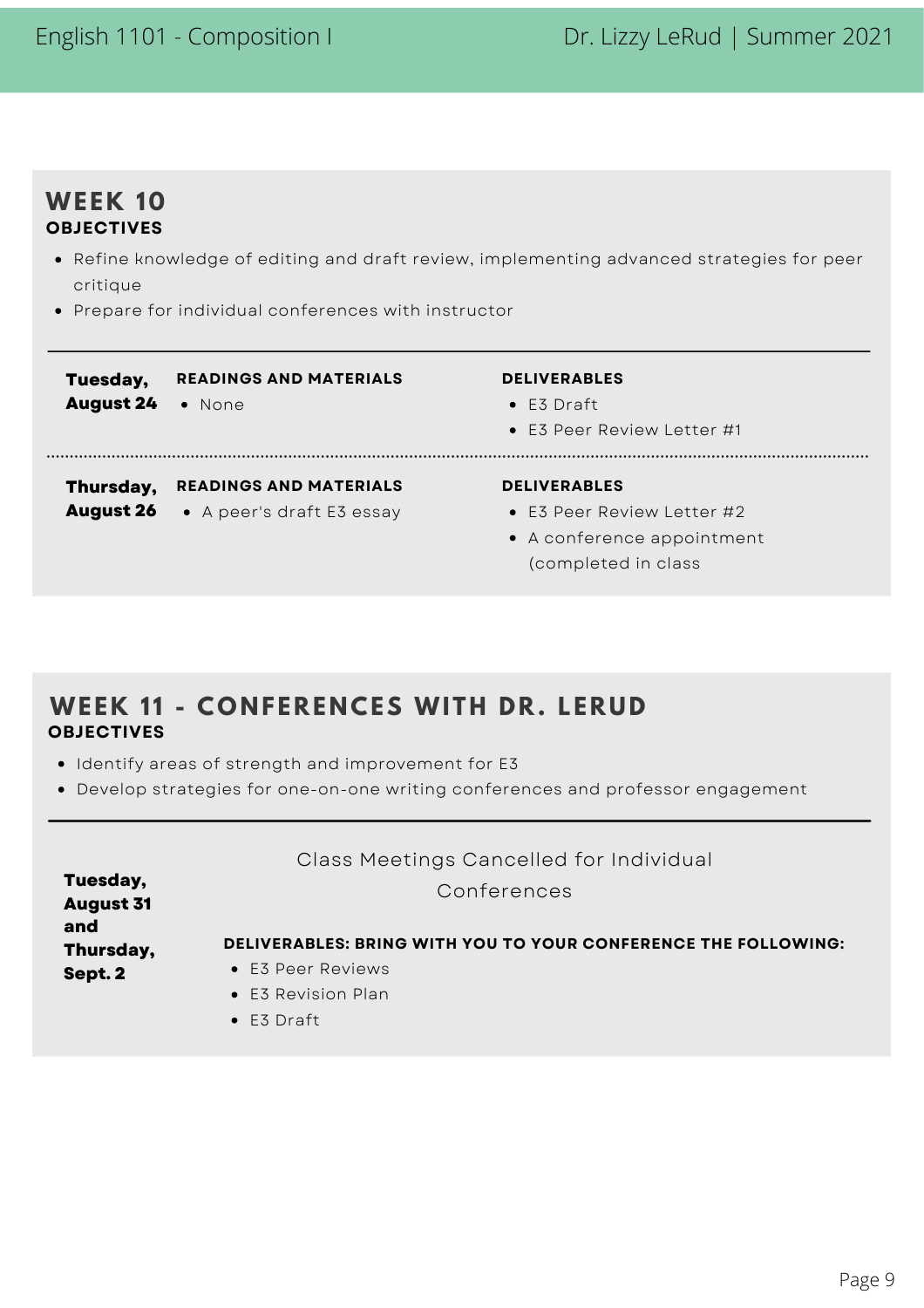# PART 4 - THE OPEN LETTER

What's considered by many as Baldwin's most famous, most important essay was written as an open letter to his nephew. Why this humble form for such a grand purpose? Our final essay assignment is a chance to find out why.

## **WE EK 12 OBJECTIVES**

- Finalize your first essay project
- **Identify the conventions and components of open-letter cultural commentary**
- Assess Baldwin's overall argumentative style

| Tuesday,<br>Sept. 7  | <b>READINGS AND MATERIALS</b><br>• None                                                                     | <b>DELIVERABLES</b><br>• E3 Final Essay<br>$\bullet$ E3 Reflection |
|----------------------|-------------------------------------------------------------------------------------------------------------|--------------------------------------------------------------------|
| Thursday,<br>Sept. 9 | <b>READINGS AND MATERIALS</b><br>• Baldwin, Collected Essays, "My<br>Dungeon Shook: Letter to My<br>Nephew" | <b>DELIVERABLES</b><br>$\bullet$ Journal #7                        |

## **WE EK 13 OBJECTIVES**

- Begin crafting your individual approach to the open-letter essay
- Continue to assess Baldwin's overall argumentative style, comparing to your own

| Tuesday,                     | <b>READINGS AND MATERIALS</b>     | <b>DELIVERABLES</b>               |
|------------------------------|-----------------------------------|-----------------------------------|
| <b>Sept. 14</b>              | • Baldwin, Collected Essays,      | $\bullet$ Journal #8              |
|                              | "Down at the Cross: Letter        | • E4 Proposal (completed in class |
|                              | from a Region in My Mind"         |                                   |
| Thursday,<br><b>Sept. 16</b> | Thanksgiving Holiday - no classes |                                   |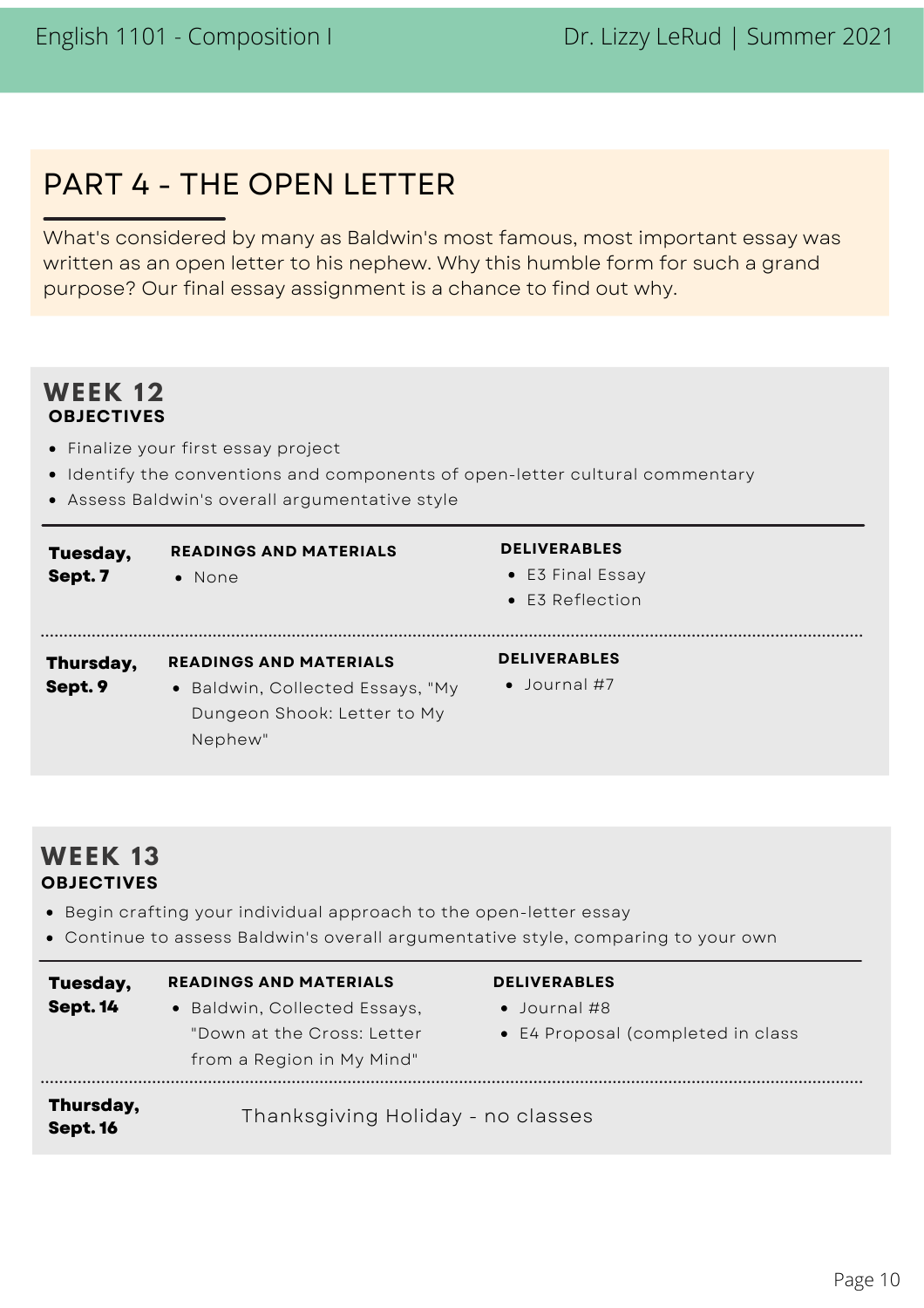## **WE EK 14 OBJECTIVES**

- Employ advanced peer review strategies for responding to classmates' writing
- Engage advanced revision strategies for finalizing E4

| Tuesday,<br><b>Sept. 21</b> | <b>READINGS AND MATERIALS</b><br>$\bullet$ None | <b>DELIVERABLES</b><br>$\bullet$ E4 Draft<br>• E4 Peer Review (completed in class) |
|-----------------------------|-------------------------------------------------|------------------------------------------------------------------------------------|
| Thursday,                   | <b>READINGS AND MATERIALS</b>                   | <b>DELIVERABLES</b>                                                                |
| <b>Sept. 23</b>             | $\bullet$ None                                  | • E4 Revision Plan                                                                 |